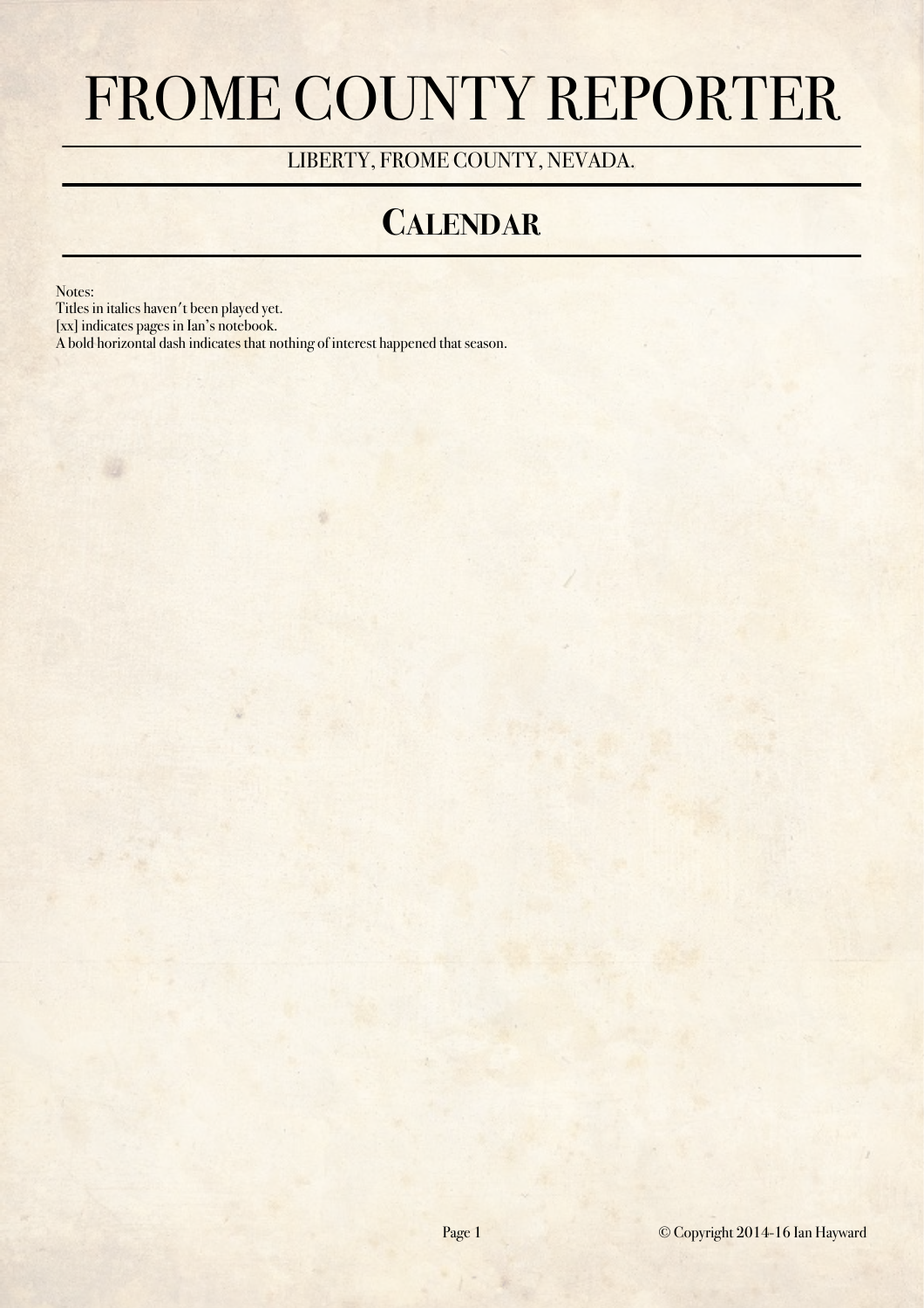## **1875**

|                    | <b>REV</b><br><b>HAYWARD</b>                                         | <b>RANCHER</b><br><b>HOCK</b>                                                                                                                                                  | <b>SHERIFF</b><br><b>CARTER</b>                                                                                           | <b>OUTLAW</b><br><b>CHAPIN</b>                                              | <b>MARSHALL</b><br><b>HOCK</b>                                                                                                        |
|--------------------|----------------------------------------------------------------------|--------------------------------------------------------------------------------------------------------------------------------------------------------------------------------|---------------------------------------------------------------------------------------------------------------------------|-----------------------------------------------------------------------------|---------------------------------------------------------------------------------------------------------------------------------------|
| <b>1875 SPRING</b> | 01<br>The Great Diaper's<br><b>Gulch Bank Robbery</b><br>(7/12/2008) | 0 <sub>5</sub><br><b>Idaho</b> - Outlaws<br>rustle Pontypine<br>cattle<br>(15/12/2012)                                                                                         | 06<br>The Coffee Gang<br>raid Henryville's<br><b>Bank</b><br>(22/06/2013)                                                 | Chapin recruits<br>Micheal Judd,<br>gunfighter, in<br>Hubbardton            | 19<br><b>Marshall Hock tries</b><br>to arrest Pete Davis<br>near Stubville.                                                           |
| 1875 SUMMER        | 02<br><b>Raid on Steaming</b><br>Rock<br>(7/2/2010)                  | 10<br><b>Apache Cross -</b><br>Indians try to hold<br>up John Hock<br>(1/3/14)                                                                                                 | 08<br>The Coffee Gang try<br>to break out of<br>Henryville Jail<br>(03/08/2013)                                           |                                                                             |                                                                                                                                       |
| <b>1875 FALL</b>   | 03<br><b>Black Mountains -</b><br>Rev Hellfire's posse               | 14<br><b>Mavericks and</b><br>outlaws! (15/3/14)<br>15<br><b>TomTom cattle</b><br>rustlers! (15/3/14)                                                                          | 11<br>Shootout at<br><b>Redwater Farm</b><br>(1/2/14)<br>Carter is reelected<br>Sheriff                                   | 07<br>The Chapin gang<br>raid a store at<br>Halford's Ferry<br>(03/08/2013) | <b>Hiram Brady</b><br>recovers.                                                                                                       |
| <b>1875 WINTER</b> |                                                                      | 16<br>Indians contemplate<br>a raid on Pontypine<br>Ranch, but chicken<br>out $(3/9/16)$ [35]<br>17<br><b>Tom Thompson</b><br>escapes from<br>Ramrod jail<br>$(3/8/16)[35-39]$ | 12<br><b>Trial of Coffee Gang</b><br>13<br>The capture of<br>outlaw John Hall at<br>Crazy Barnard's<br>soddie<br>(1/3/14) |                                                                             | 20<br><b>Marshall Hock</b><br>captures outlaws<br>(3/9/16)<br><b>William Pendola</b><br>recovers.<br><b>Henry Alston</b><br>recovers. |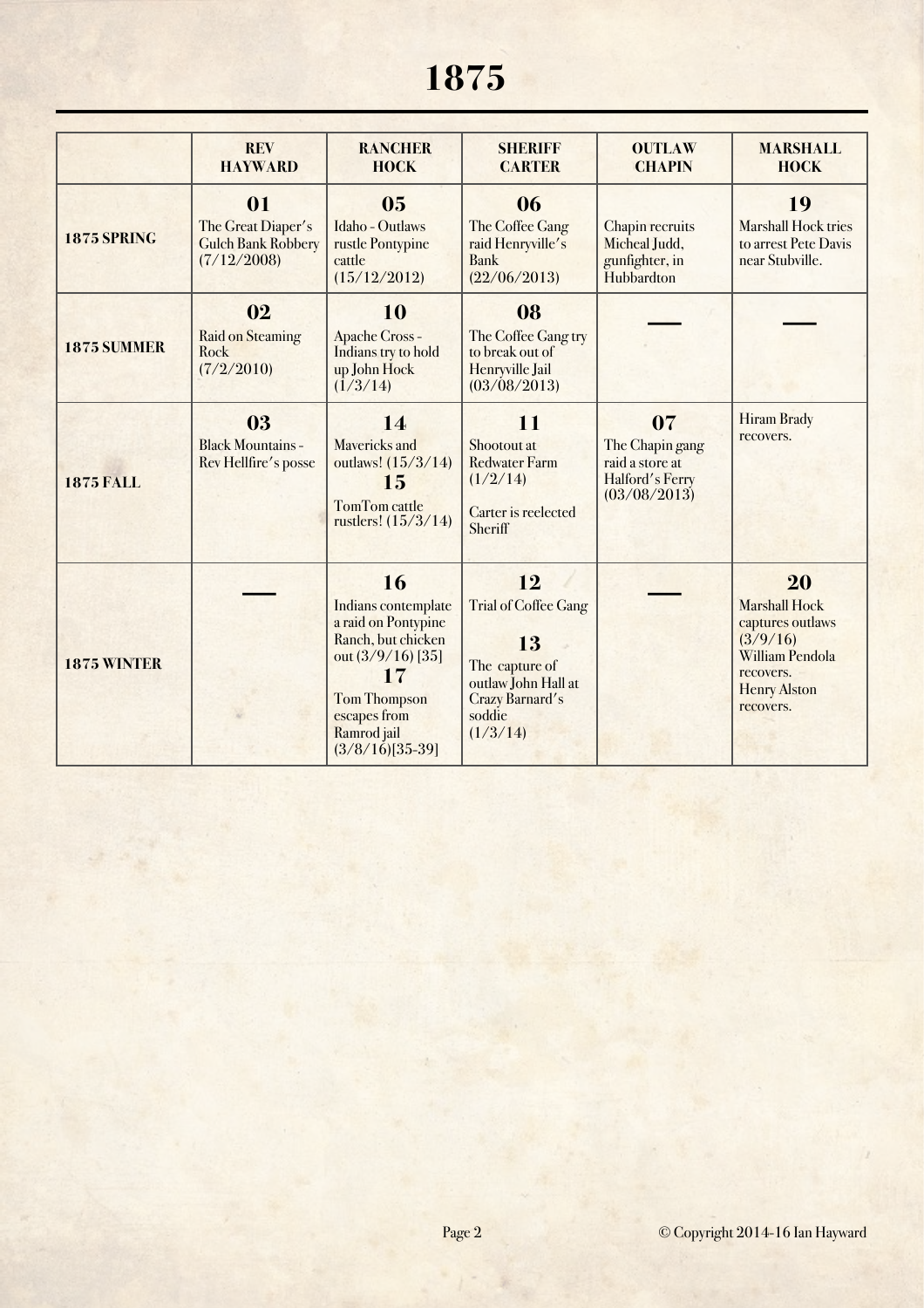## **1876**

|                    | <b>REV</b><br><b>HAYWARD</b>                                               | <b>RANCHER</b><br><b>HOCK</b>                                                               | <b>SHERIFF</b><br><b>CARTER</b>                                                                                | <b>OUTLAW</b><br><b>CHAPIN</b>                                                           | <b>MARSHALL</b><br><b>HOCK</b>                                                                                           |
|--------------------|----------------------------------------------------------------------------|---------------------------------------------------------------------------------------------|----------------------------------------------------------------------------------------------------------------|------------------------------------------------------------------------------------------|--------------------------------------------------------------------------------------------------------------------------|
| <b>1876 SPRING</b> | 04<br>Halford's Ferry<br>The death of Roscoe<br>P. Muletrain<br>(1/4/2010) | John Humphrey<br>118 recovering.<br>Larry Martin 119<br>recovering,                         | 22<br><b>Hector Helsigton</b><br>comes to Henryville<br>to avenge the death<br>of his brother, killed<br>in 08 |                                                                                          | Heads back to<br>Stubville                                                                                               |
| 1876 SUMMER        |                                                                            | <b>Bobby Brown on</b><br>trial for rustling and<br>assault. In jail for 4<br><b>seasons</b> | 18<br><b>Wallinger Ranch</b><br>cowboys get violent<br>in Henryville.                                          | 09<br>Chapin Gang try to<br>free John Howard<br>from Halford's<br>Ferry.<br>(28/09/2013) | 23<br>Indians chase<br>Marshal Hock, close<br>to Broadway!<br>Lang and Helber<br>attempt to escape<br>from Browning jail |
| <b>1876 FALL</b>   |                                                                            | ??<br>Mark McDonald<br>and Bobby Brown<br>try to escape from<br>Ramrod jail.                | ??<br>Attempted jailbreak<br>by John Hall                                                                      | Moseying around<br>Tinytown, checking<br>the place out.                                  | Trial of Lang and<br>Helber                                                                                              |
| 1876 WINTER        |                                                                            |                                                                                             |                                                                                                                | 21<br><b>Chapin Gang hold</b><br>up stagecoach at<br>Martson's soddie.                   |                                                                                                                          |
|                    |                                                                            |                                                                                             |                                                                                                                |                                                                                          |                                                                                                                          |